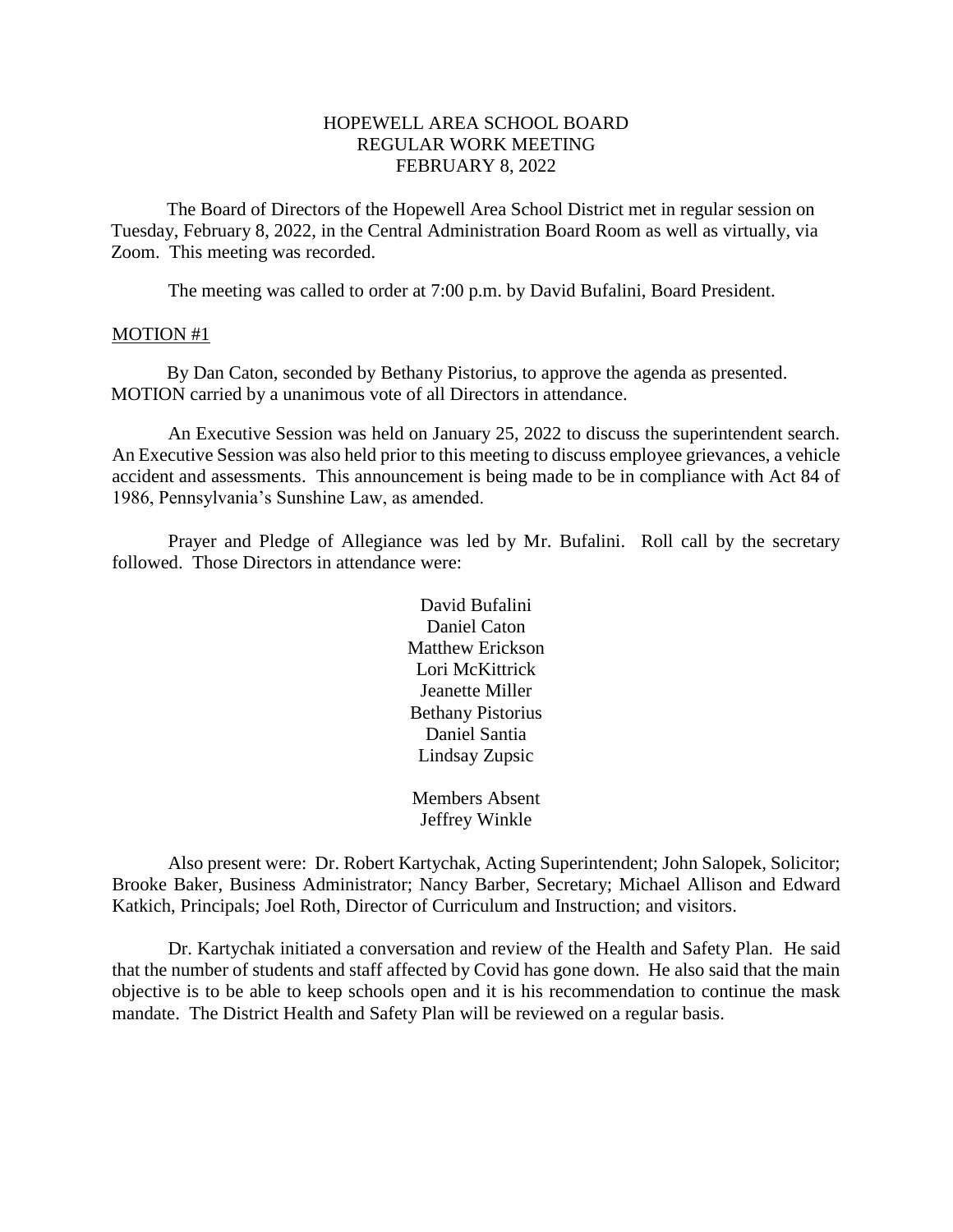At this time, Dr. Kartychak reviewed items that would be voted on later in the meeting.

# **Education/Curriculum/Instruction**: Dr. Erickson, Chair; Mrs. Miller, Co-Chair

Recommendation to approve the following:

1. Free school privileges for Shyanne Trosky to attend Hopewell High School for the remainder of the 2021-2022 school year.

**Personnel**: Dr. Erickson, Chair; Mrs. Zupsic, Co-Chair

- 1. Employment of James Mros, substitute custodian, effective January 31, 2022.
- 2. Request of Amy Giza, bus driver, for an unpaid leave of absence beginning January 24, 2022 through March 31, 2022.
- 3. Request of Kim Stowers, bus driver, to extended her unpaid leave of absence beginning February 3, 2022 through March 3, 2022.
- 4. Employment of Judy Brice, substitute secretary, effective February 9, 2022.
- 5. Request of Michael White, bus driver, for an unpaid leave of absence beginning February 7, 2022 through March 7, 2022.

Mr. Bufalini asked if the requested leaves of absence would put a strain on transportation. Dr. Kartychak responded that drivers are in short supply, but that drivers are eligible for leave based on their Collective Bargaining Agreement.

At this time, Dr. Kartychak began his review of those items that would be voted on at the February 22, 2022 Business meeting.

### **Education/Curriculum/Instruction**: Dr. Erickson, Chair; Mrs. Miller, Co-Chair

- 1. School calendar for the 2022-2023 school year.
- 2. Request of Mr. Allison for three students and their teacher to attend the 2021-2022 Academic Games in Knoxville, Tennessee, April 21-26, 2022.

### **Buildings and Grounds**: Mr. Santia, Chair; Mr. Winkle, Co-Chair

1. Request of Hopewell Girls Fast Pitch Softball to use either Gym A or Gym B at the Junior High School two days a week for two hours for the months of March and April, 2022.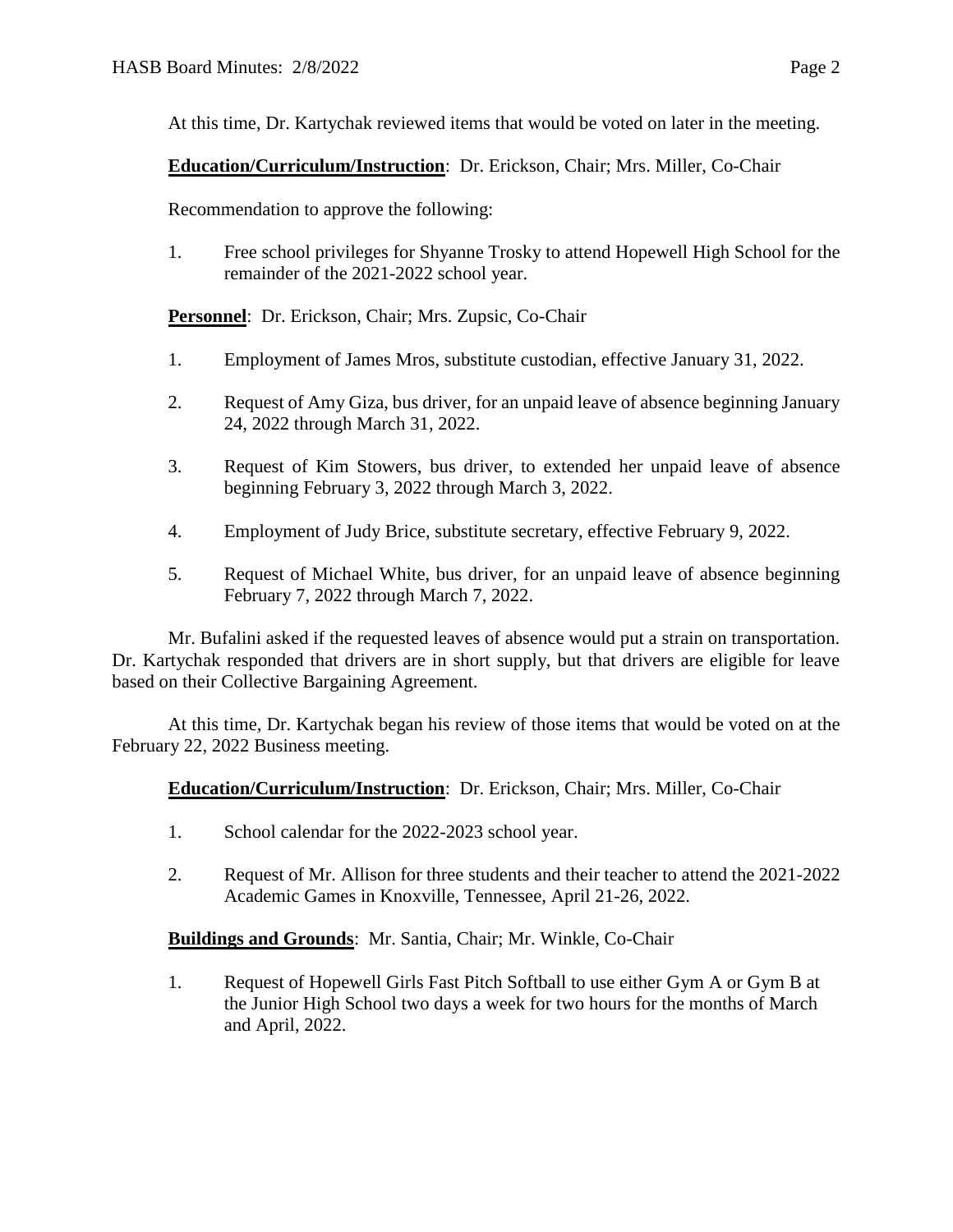- 2. Request of Hopewell Youth Baseball to use Gym B at the Junior High School Monday through Friday from 6:00 p.m. until 10:00 p.m. and Saturdays from 9:00 a.m. until 1:00 p.m. beginning March 7, 2022 through April 30, 2022.
- 3. Request of Lady Viking Basketball Boosters to use the student parking lot at the Senior High School on October 11, 2022 from 3:00 p.m. until 8:00 p.m. to host the 2nd Annual Food Truck Frenzy.
- 4. Request of the Musical Boosters to use the chorus room at the Senior High School the second Tuesday of each month from 6:00 p.m. until 9:00 p.m.

**Finance and Budget**: Ms. McKittrick, Chair; Mrs. Zupsic, Co-Chair

Recommendation to approve the following:

1. Renewal agreement with Crown Castle to provide ethernet for the period beginning July 1, 2022 through June 30, 2027 at a cost of \$447.92 per year.

Dr. Kartychak announced a revision to this Motion, stating that the cost of \$447.92 is per month rather than per year.

**Personnel**: Dr. Erickson, Chair; Mrs. Zupsic, Co-Chair

Recommendation to approve the following:

1. Spring coaches and salaries. (Attachment)

### VISITOR'S COMMENTS

Effective October 12, 2021, a maximum of thirty minutes total will be reserved during the Board meeting for community members who request to speak. At any time the Board may allow additional time for the visitors portion of the Board meeting.

Whether the community member is participating virtually, or in-person, the community member will:

- State their name and township
- Have up to three minutes to make a statement and/or ask a question to the Board
- Only be able to speak once during the visitors portion of the board meeting
- Have their time begin when the individual begins to speak

It is recommended that community members wishing to speak during the visitors portion email the Board Secretary prior to the board meeting, however the online chat will be monitored during the visitors portion of the meeting for anyone wishing to speak.

A response may be given during the meeting, however, it is also possible that no response be provided during the Board meeting. The Board will instruct the Superintendent, the Business Administrator and/or the Solicitor to either respond to the inquiry or do further research and report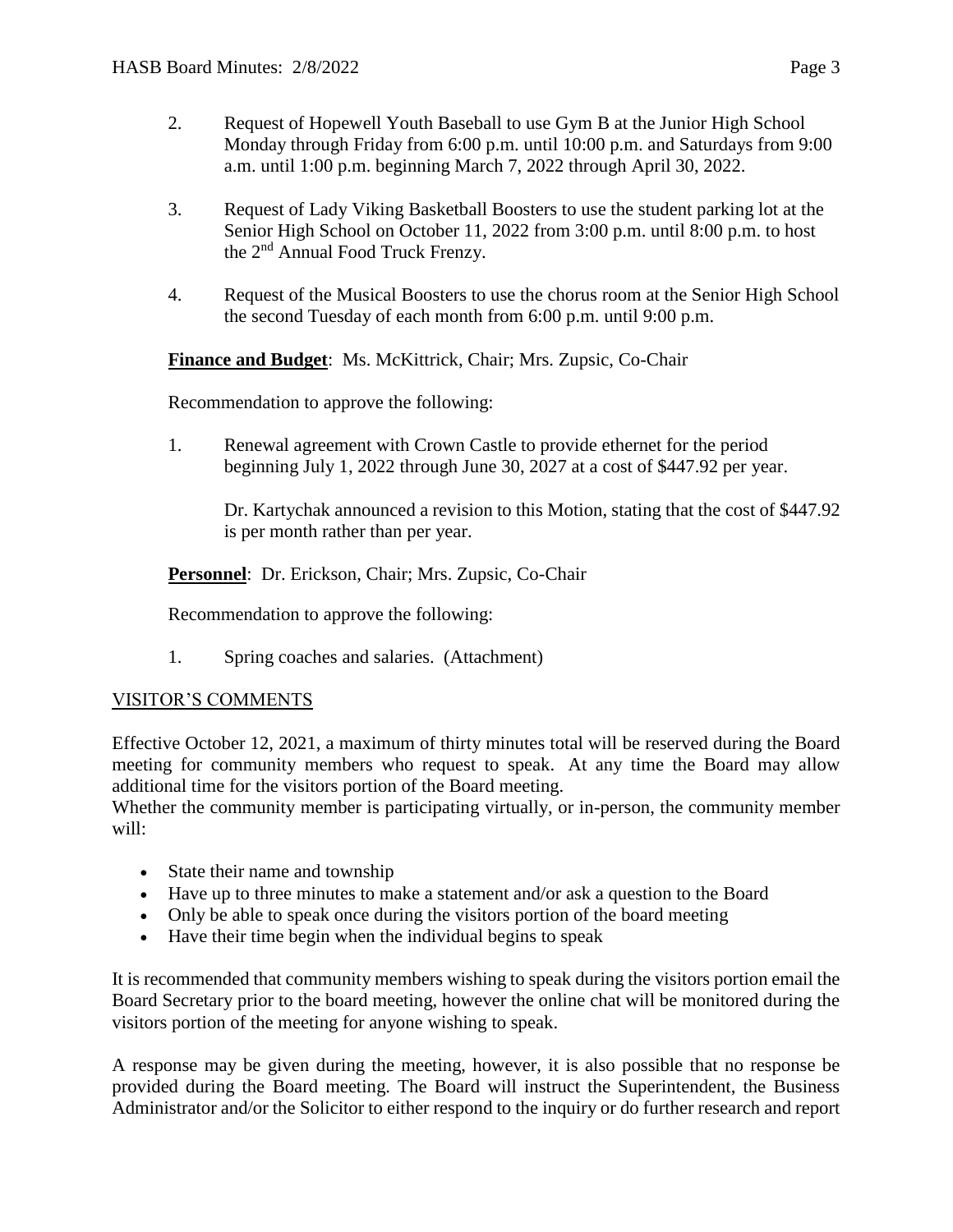back to the Board and/or the resident. For any question that requires a response, the District will contact the individual directly to respond or will share responses at the following Board meeting.

#### **Shawna Selinsky**

Mrs. Selinsky asked where the District gets their Covid numbers. Mrs. Pistorius answered from the Centers for Disease Control and Prevention (CDC) and the Pennsylvania Department of Education. Mrs. Selinsky responded by stating that the CDC is not a government agency, but one that is privately funded and believes that the CDC does not act on an impartial basis. She believes that the lobbying efforts by these corporations unduly influences CDC policy. She asked that the District base their decisions regarding health and safety on fact rather than those influenced by special interest groups.

### **Jen Parrish**

Mrs. Parrish asked the Board if there was a plan to create a community survey regarding the mask mandate. Mr. Bufalini responded that the Board had not discussed the issue. Mrs. Parrish asked for the District policy on facial coverings. She has heard that students are being disciplined for refusal to comply with the policy. Dr. Kartychak reported that, on the whole, there have been very few instances where students have ignored directives to put on their mask.

### **Kortney Berg**

Mrs. Berg reported issues with busing last week. She said that the bus was overcrowded and two hours late. She believes that parents should have received a telephone call notifying them of the delay. She asked that the District look at bus runs so that times are shorter and are less crowded.

### **Marcy Asvestas**

Mrs. Asvestas believes that it is against the law to mandate that students wear masks. She asked why students are required to wear masks if they are healthy. Mrs. Asvestas cites 21 US Code §§360bbb-3 as a constitutional right to refuse compliance with the mask mandate.

Mr. Bufalini responded that the Board takes their duties very seriously and they are making the best decisions they can with the information that has been provided to them.

Mr. Salopek explained that the mask mandate was overturned by the Supreme Court based on a procedural issue, not a legal issue.

### **Kris McCafferty**

Mrs. McCafferty said that she had sent emails to the Board asking for an analysis of first quarter data compared with the data from the same quarter from 2020-2021. She is asking what the plan is for students to recoup learning losses due to school closure because of the pandemic. Dr. Kartychak said that their primary focus had been on social and emotional issues, stating that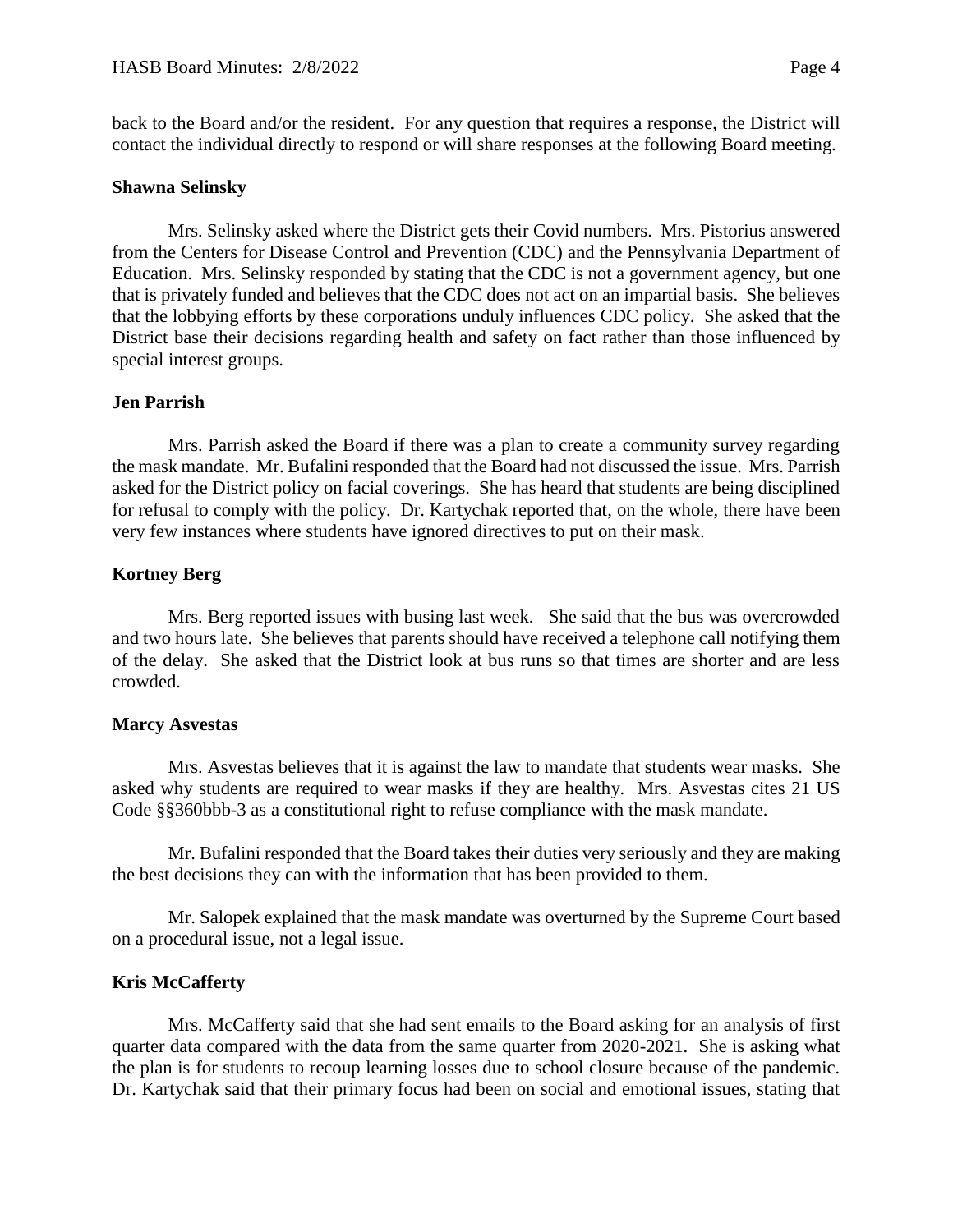without that, it is very difficult for students to learn. He said that he agrees that there has been learning loss, and that is being addressed as well.

At this time, Mr. Bufalini returned to Education/Curriculum/Instruction.

## **Education/Curriculum/Instruction by Matt Erickson, Chair**

#### MOTION #2

By Matt Erickson, seconded by Lori McKittrick, to approve free school privileges for Shyanne Trosky to attend Hopewell High School for the remainder of the 2021-2022 school year. MOTION carried unanimously by an affirmative vote of all Directors in attendance.

# **Personnel by Matt Erickson, Chair**

### MOTION #3

By Matt Erickson, seconded by Bethany Pistorius, to approve the employment of James Mros, substitute custodian, effective January 31, 2022. MOTION carried unanimously by an affirmative vote of all Directors in attendance.

#### MOTION #4

By Matt Erickson, seconded by Dan Santia, to approve the request of Amy Giza, bus driver, for an unpaid leave of absence beginning January 24, 2022 through March 31, 2022. MOTION carried unanimously by an affirmative vote of all Directors in attendance.

#### MOTION #5

By Matt Erickson, seconded by Bethany Pistorius, to approve the request of Kim Stowers, bus driver, for an unpaid leave of absence beginning January 3, 2022 through March 3, 2022. MOTION carried unanimously by an affirmative vote of all Directors in attendance.

#### MOTION #6

By Matt Erickson, seconded by Lori McKittrick, to approve the employment of Judy Brice, substitute secretary, effective February 9, 2022. MOTION carried unanimously by an affirmative vote of all Directors in attendance.

### MOTION #7

By Matt Erickson, seconded by Dan Santia, to approve a request from Michael White, bus driver, for an unpaid leave of absence beginning February 7, 2022 through March 7, 2022. MOTION carried unanimously by an affirmative vote of all Directors in attendance.